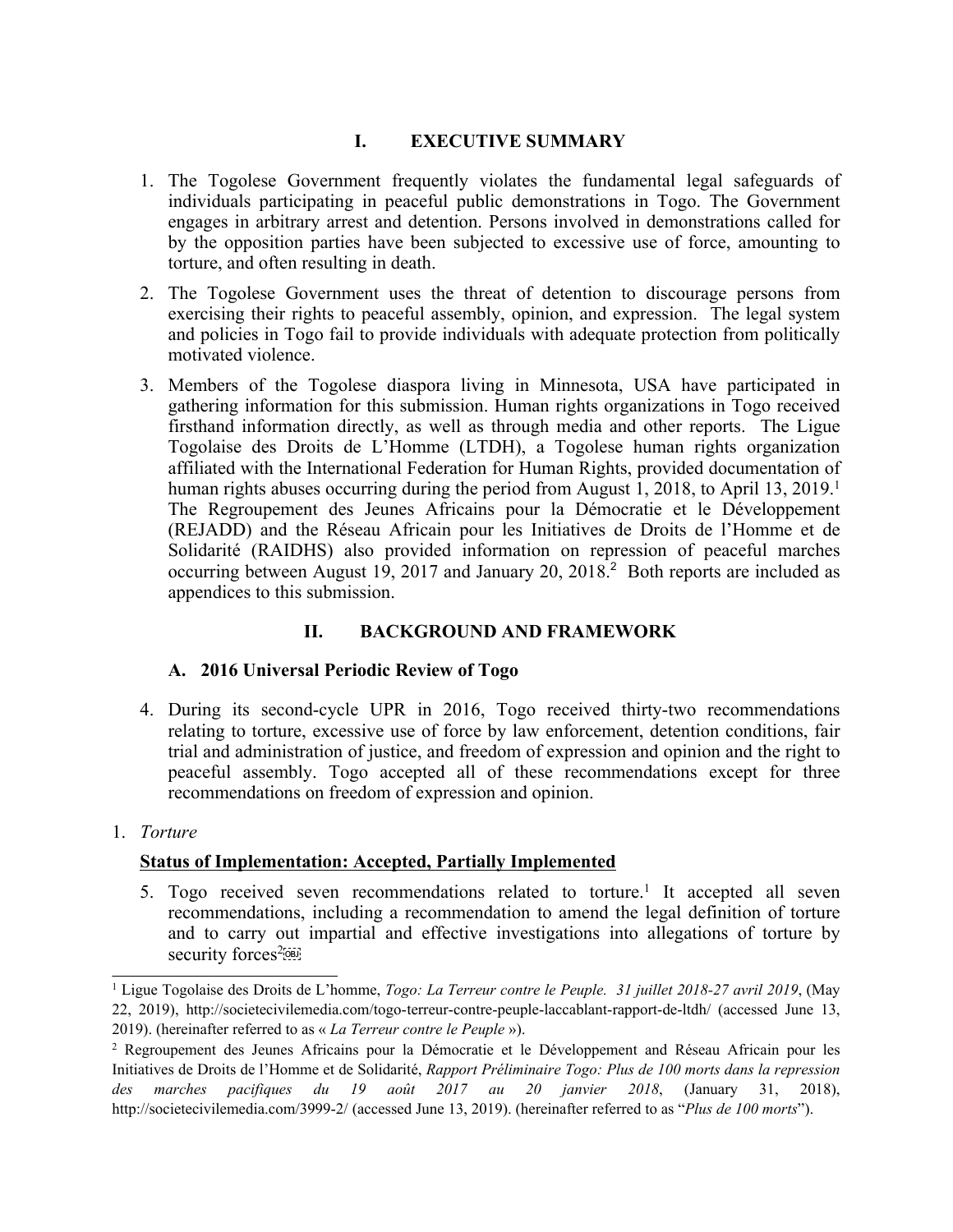## 2. *Excessive use of force*

## **Status of Implementation: Accepted, Not Implemented**

- 6. Togo received three recommendations related to excessive use of force. 3 It accepted all three recommendations, including one recommendation to set up accountability mechanisms to address allegations of excessive use of force. 4
- 3. *Detention Conditions*

## **Status of Implementation: Accepted, Not Implemented**

- 7. Togo received ten recommendations related to detention conditions. 5 It accepted all ten recommendations, including one recommendation to address overcrowding. 6
- 4. *Fair trial and administration of justice*

## **Status of Implementation: Accepted, Not Implemented**

- 8. Togo received three recommendations related to fair trial and administration of justice.<sup>7</sup> It accepted all three recommendations, including one recommendation to allow women human rights defenders to carry out their work. 8
- 5. *Freedom of expression and opinion and right to peaceful assembly*

## **Status of Implementation: Partially Accepted, Not Implemented**

9. Togo received nine recommendations related to freedom of expression and opinion and the right to peaceful assembly. 9 It accepted six recommendations and noted three recommendations, including recommendations to amend the Penal Code.<sup>10</sup>

## **B. Domestic Legal Framework**

- 10. Article 15 of the Togolese Constitution prohibits arbitrary arrest or detention. <sup>11</sup> Article 16 preserves the right of persons in detention to treatment that does not threaten their dignity, mental, or physical health.<sup>12</sup> Further, Togo's Constitution expressly prohibits torture and other forms of cruel, inhuman or degrading treatment. Article 21 states that no one shall be subject to torture and that no person who commits torture will escape punishment, including State actors. <sup>13</sup> Article 25 of the Constitution also preserves the freedom of expression and opinion of all people.<sup>14</sup>
- 11. Togo has not amended its Criminal Code since 2015.<sup>15</sup> In its National Report, Togo described several measures it has taken to address the issues in this report. For example, the governmen<sup>t</sup> highlighted <sup>a</sup> new definition of torture in the Criminal Code and the introduction of training workshops for police officers and prison officials. <sup>16</sup> Notably, Human Rights Committee members pointed out that the definition of torture fails to include torture perpetrated by State actors. 17
- 12. Togo has ratified the Convention Against Torture, the International Covenant on Civil and Political Rights, and the Convention on Economic, Social, and Cultural Rights. 18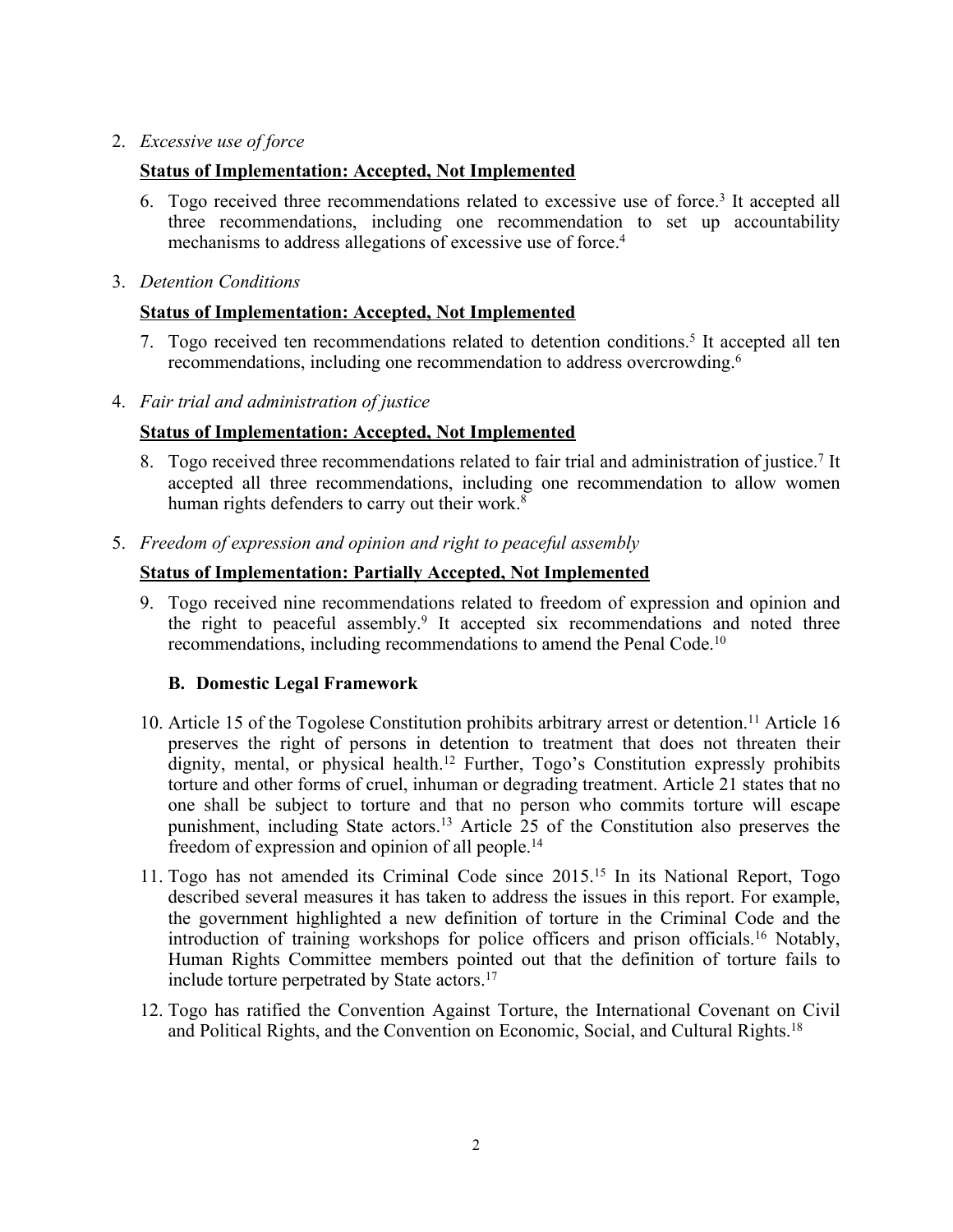### **III. IMPLEMENTATION OF INTERNATIONAL HUMAN RIGHTS OBLIGATIONS**

#### **Right or area 12.3. Extrajudicial, summary or arbitrary executions**

- 13. **Law enforcement and the military killed or gravely wounded many participants in peaceful demonstrations.** For example, security agents severely beat Mr. Zinedine ALI-ZERA during <sup>a</sup> demonstration organized by the opposition Parti National Panafricain (PNP) in Bafilo on April 13, 2019. Mr. ALI-ZERA died before he could be taken to the hospital. <sup>19</sup> On December 8, 2018, while dispersing demonstrators in Togblékopé, law enforcement officers killed Moufidou IDRISSOU, <sup>a</sup> 12-year-old child, with <sup>a</sup> bullet to the head when he took refuge from the tear gas; they also killed Lawa TCHAKONDO  $a/k/a$  Gado, with a bullet to his back as he fled.<sup>20</sup> Other instances of excessive use of force did not result in death but nonetheless caused grave physical injury. The LTDH reports that men in military uniforms beat PNP activists at <sup>a</sup> meeting in Anié on February 14, 2019, used tear gas, and shot <sup>a</sup> 43-year-old man in the hand. <sup>21</sup> Numerous other demonstrators have been subjected to indiscriminate beatings and kickings. <sup>22</sup> <sup>A</sup> repor<sup>t</sup> by The Regroupement des Jeunes Africains pour la Democratie et le Developpement (REJADD) and the Reseau Africain pour les Initiatives de Droits de l'Homme et Solidarite (RAIDHS) identified 100 deaths resulting from excessive use of force by military, police, and other security forces during the marches.
- 14. **The military killed many peaceful protestors as <sup>a</sup> result of an excessive use of force**. Examples cited in the repor<sup>t</sup> include the following individual victims. On August 19, 2017, the first day of the marches called by the PNP, the military shot and killed <sup>a</sup> student named Bastou Ouro-Kefia and <sup>a</sup> taxi driver named Mamadou Afissou Sibabi in Sokodé. 23 On September 20, 2017, the military shot and killed 9-year-old Yacoubou Abdoulaye in Mango. On October 18, 2017, the military shot and killed 13-year old Kokou Joseph Zoumekey, or "Jojo" in Lomé.<sup>24</sup> Other firearm-related deaths occurred as complications of bullet injuries inflicted during the marches, for example 16-year old Rachad Maman Agrigna, who was wounded in Bafilo and died in Sokodé on September 22, 2017. 25 In Mango on September 20, 2017, soldiers chasing Séidou N'tchirifou Bawa and Yaya Samari pushed them into the Oti River where they drowned. 26 In Sokodé on October 21, 2017, soldiers armed with clubs beat Moutaka Akondo Naboudja. He later died from his wounds. <sup>27</sup> High school teacher <sup>N</sup>'Tchomla died as <sup>a</sup> result of inhaling large amounts of toxic tear gas on October 21, 2017, at Sokodé.<sup>28</sup>

#### **Right or area 12.5. Prohibition of torture and cruel, inhuman or degrading treatment**

- 15. **Law enforcement routinely tortured individuals arrested for participating in peaceful demonstrations against the Government.** The Ligue Togolaise des Droits de L'Homme (LTDH), <sup>a</sup> Togolese human rights organization affiliated with the International Federation for Human Rights, reports that during the period from August 1, 2018, to April 13, 2019, the repression of peaceful public demonstrations in favor of constitutional and institutional reforms included many instances of excessive use of force by law enforcement officers. 29 LTDH has documented numerous victims who display scarring and traces of wounds from repeated beatings with batons or cords.<sup>30</sup>
- 16. Based on information provided by the LTDH report, persons participating in the demonstrations have been subjected to detentions that constituted torture sessions. Prison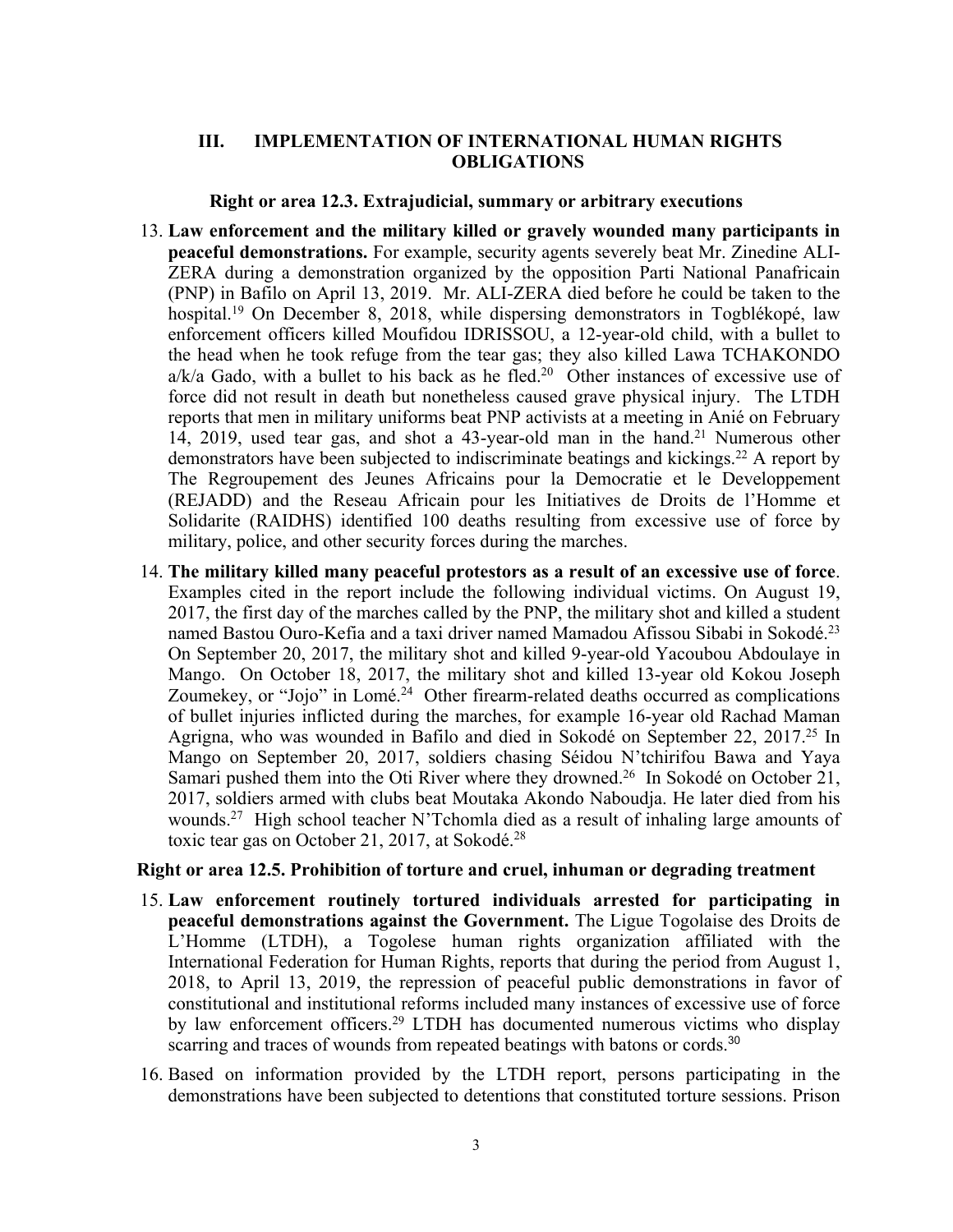guards whipped and beat detainees with clubs or batons. <sup>31</sup> After arresting <sup>a</sup> victim detained in Koumondè, police beat him the point of losing consciousness, then held him in police custody for three days during which they subjected him to further physical abuse. <sup>32</sup> Another recounts being beaten in <sup>a</sup> field, then taken to Bafilo and Kara police stations where he experienced further physical abuse.<sup>33</sup>

### **Right or area 12.6. Conditions of detention**

17. Conditions of detention in Togo are dangerously overcrowded and unsanitary, arising to the level of inhumane or degrading treatment. The prisons in Togo were already overpopulated and ripe for the transmission of disease prior to the rise in political detainees. <sup>34</sup> Mr. Foly SATCHIVI*,* until recently detained in the Lomé prison, was denied medical care for <sup>a</sup> chronic ulcer and respiratory problems while he was in prison. 35 Despite the opening of the civil prison in Kpalimé in September 2016, the LDTH reports that the prison of Lomé continues to be grossly overcrowded: 1887 persons are held in <sup>a</sup> space intended for 666. 36

## **Right or area 13.3. Arbitrary arrest and detention**

- 18. **The Togolese Government arbitrarily arrests potential demonstrators to reduce the number of demonstrators and to deter others from participating.** Many participants in the opposition PNP demonstrations have been detained in Togolese prisons.<sup>37</sup> Security forces have also arbitrarily imposed detentions, before the demonstrations, to dissuade people from participating. <sup>38</sup> On the nights of January 18 and 19 of 2017, just before planned opposition demonstrations on January 20, police conducted <sup>a</sup> raid in the periphery of Lomé, and took many people in the third arrondissement into custody, for no legitimate reason and without charges. 39 They were released as soon as human rights organizations sounded the alarm, and it appears that their arrest was merely for the purpose of reducing the number of demonstrators. 40 Later, the LTDH documents <sup>a</sup> victim who was denounced as someone who called for demonstrations; without proof, he was condemned for destruction of property, even though he had never left his house. 41 Another victim explains that the ruling political party tries to arrest people that are able to mobilize the youth for the opposition; they came to see him just before the elections, to encourage young expatriates to return to the country, so they could be arrested. 42
- 19. After the recent February 2020 elections, the governmen<sup>t</sup> arbitrarily arrested several individuals for contesting the election results and denouncing reprisals against governmen<sup>t</sup> opponents. Security forces arrested one individual who claimed the opposition party (DMK) candidate won the election. They also arrested Brigitte Abjamagbo, general coordinator of DMK. Further, security forces arrested the former Minister of Communication and Deputy Djimon Ore for expressing their negative opinions about the Togolese government. 43
- 20. In 2019 and 2020, the governmen<sup>t</sup> also arbitrarily arrested several people affiliated with the PNP. On April 13, 2019, security forces arrested three security guards at the house of the president of the PNP. On January 25, 2020, security forces arrested and detained the general secretary of the PNP. Further, on June 13, 2020, security forces arrested Mr. Kpindeleze Tchamedji ALILOU, <sup>a</sup> member of the PNP prefectural office. He has not been seen since.

## **Right or area 14.3. Freedom of opinion and expression**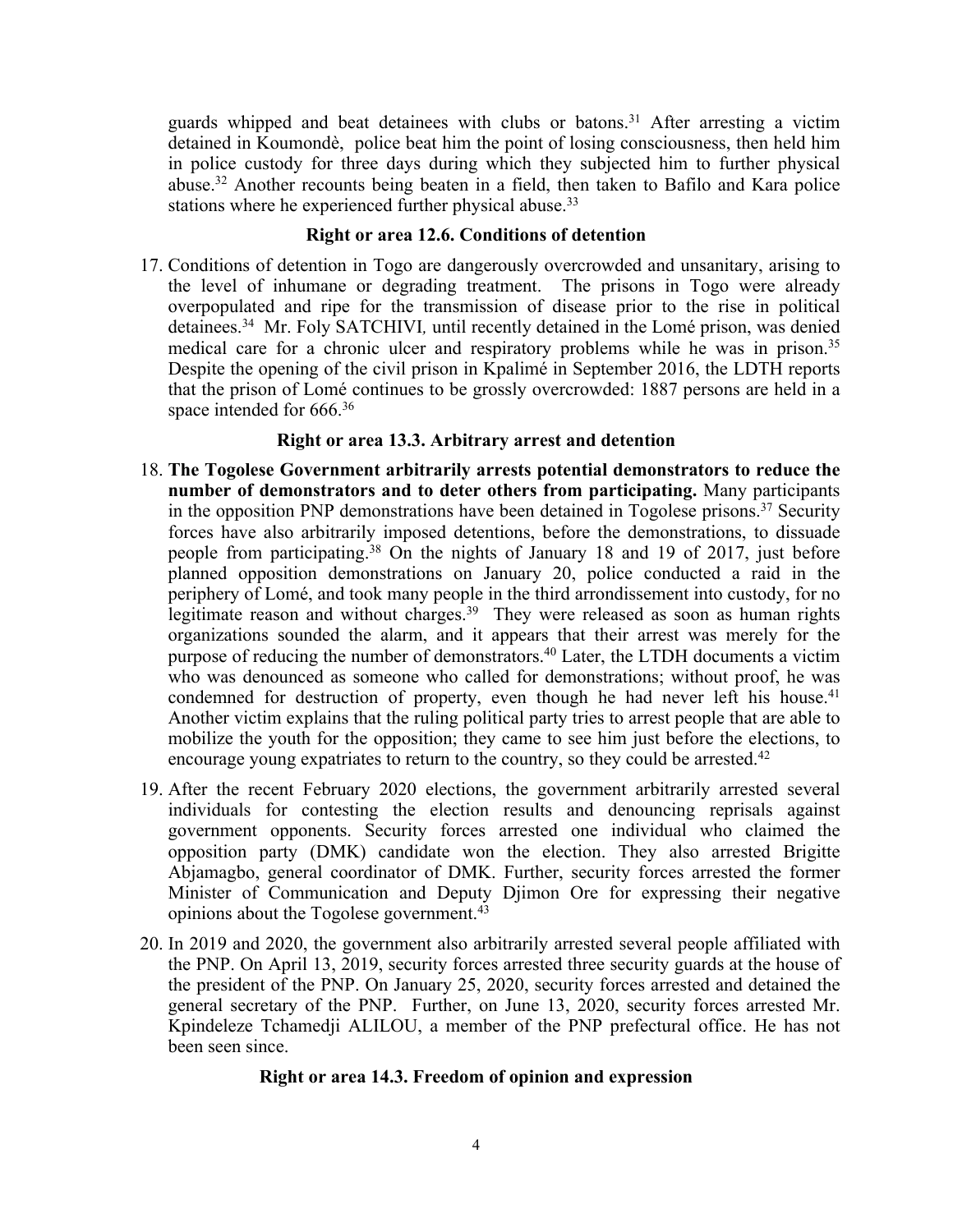- 21. The Togolese Government routinely violates the freedom of opinion and expression of political opponents. See sections on the right to peaceful assembly, arbitrary arrest and detention, and human rights defenders.
- 22. Police interrogated and threatened several members of the political opposition party leading up to the February 2020 elections. The DMK candidate fled the country due to death threats and violence against his wife and children by security forces. The founder of the DMK party has also fled the country due to threats to his life.

## **Right or area 14.4. Right to peaceful assembly**

- 23. REJADD and RAIDHS prepared <sup>a</sup> repor<sup>t</sup> on repression of peaceful marches occurring between August 19, 2017 and January 20, 2018. 44 The REJADD-RAIDHS repor<sup>t</sup> also details numerous cases of people wounded during demonstrations by bullets, by rubber bullets, and by beatings. 45
- 24. The governmen<sup>t</sup> has interfered with the work of the PNP through violence and harassment. In 2017, military burned down the headquarters of the PNP. In 2019, security forces interrupted <sup>a</sup> weekly PNP meeting. They used teargas to disperse the meeting and beat the PNP activists attending the meeting.

## **Right or area 15.1. Administration of justice & fair trial**

- 25. The LTDH repor<sup>t</sup> identifies significant failures of the judicial system to preserve the rights of detainees under Togolese law. <sup>46</sup> One individual was arrested by soldiers in Koumondè and accused without proof of having participated in <sup>a</sup> demonstration. The soldiers beat the victim to the point of losing consciousness, then held him in police custody for three days, where he was subjected to further physical abuse. 47 Three days after being transferred to prison, this victim was judged and condemned to eighteen months of prison, still without any proof of participation in the demonstration.<sup>48</sup>
- 26. Law enforcement does not appropriately employ "procès-verbal" for detainees in violation of their rights. The "procès-verbal" written for each arrested person is designed to establish the facts on which <sup>a</sup> charge is based. Judges are not on site to evaluate the facts themselves and rely on the proceès-verbal. 49 In practice, arrested persons are frequently forced to sign them, often after interrogations and torture. For example, there are reports of individuals being taken to the Bafilo and Kara police stations and subjected to serious physical abuse before being condemned by the judge to six months of prison.<sup>50</sup> Soldiers came into the home of victims T. and Y., who were arrested and beaten.<sup>51</sup> T. and Y. reported that they signed the "procès-verbal" because they had no choice.<sup>52</sup>
- 27. Judges do not consistently adhere to due process or provide victims with legal representation. Victims and human rights organizations repor<sup>t</sup> that everything depends on the individual judge presiding, as some will release the detainee immediately. <sup>53</sup> Others refuse to allow the detainee <sup>a</sup> lawyer. <sup>54</sup> Without rights to <sup>a</sup> properly redacted procèsverbal and <sup>a</sup> lawyer, victims cannot defend themselves, much less bring the State actors who have beaten and unlawfully detained them to justice.

## **Right or area 16. Right to an effective remedy, impunity**

28. The REJADD-RAIDHS traces <sup>a</sup> long history of impunity for security forces and governmental authorities in Togo and argues that the repression of political demonstrations during the period the repor<sup>t</sup> analyzes is <sup>a</sup> continuation of that impunity. 55 The governmen<sup>t</sup> detained the President of REJADD for one year after he publicized acts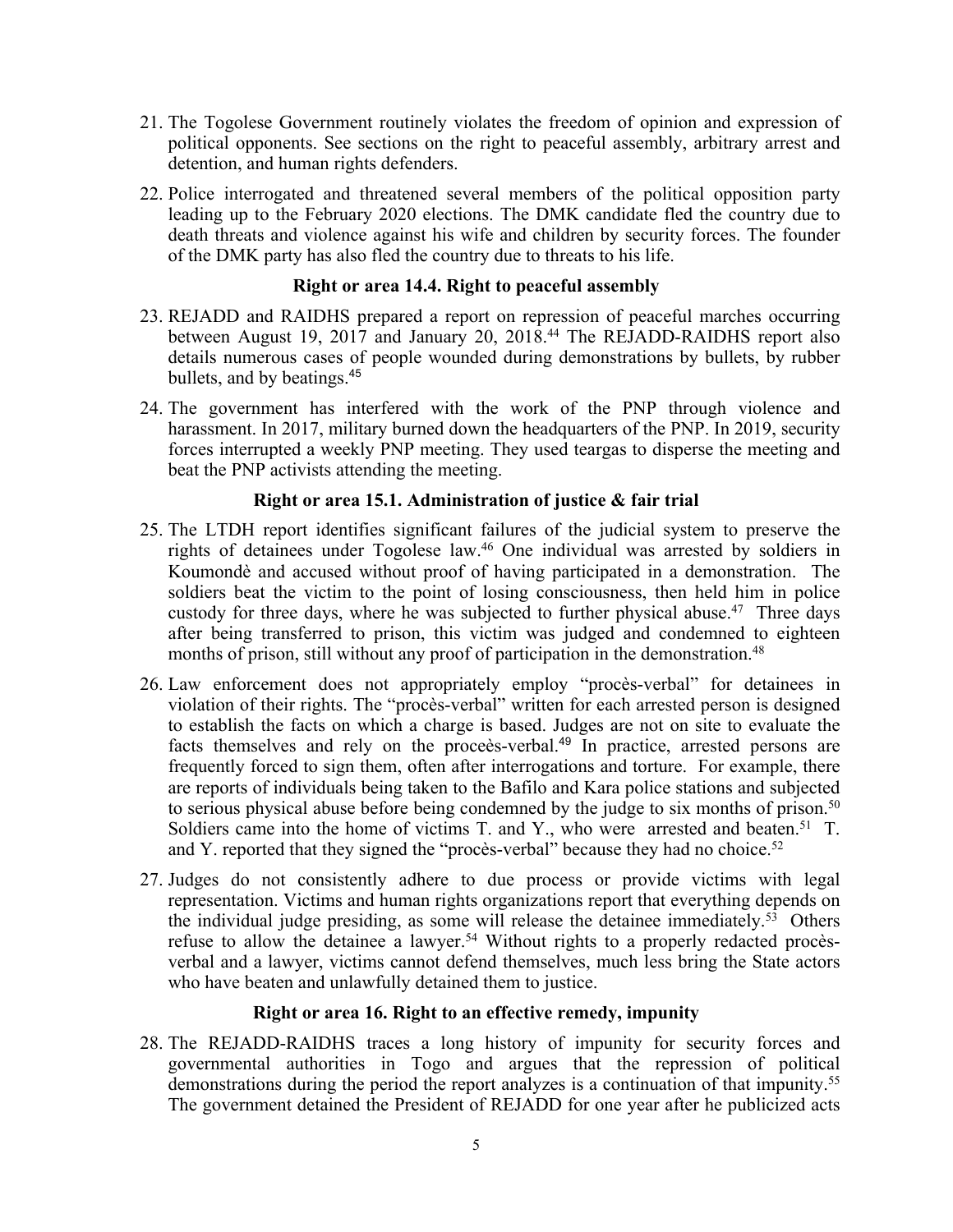of excessive force perpetrated by governmental security forces. Rather than investigating the perpetrators, the governmen<sup>t</sup> detained <sup>a</sup> prominent human rights activist.

### **Right or area 36. Human rights defenders**

- 29. **Human rights activists in Togo have faced reprisals for speaking out about and reporting on human rights violations.** Assiba Johnson, the President of REJADD, was imprisoned on April 4, 2018, after and because of the release of the REJADD-RAIDHS report. <sup>56</sup> He was condemned for propagating false news and insulting the authorities, and held in Lomé prison until April 5, 2019. 57
- 30. In Bè-Gakpoto, Lomé, police arrested Foly Satchivi, the leader of the Togolese human rights movement "En Aucun Cas," just before <sup>a</sup> press conference he had organized for the discussion of the socio-political climate in Togo. <sup>58</sup> He was forcefully taken to the Lomé prison, charged with rebellion, incitement to commit crimes and misdemeanors, and disruption of public order in connection with the press conference. <sup>59</sup> On January 18, 2019, Mr. Satchivi was sentenced to three years of prison, one year suspended, for the three charges.<sup>60</sup> On October 10, 2019, the Lomé Court of Appeal reversed the January 18, 2019, decision partially, but found Mr. Satchivi guilty of the crime of "glorification of crimes and offenses."<sup>61</sup> Mr. Satchivi was only released on October 16, 2019, because President Faure Essozimna Gnassingbé issued him <sup>a</sup> presidential pardon. 62
- 31. One client of The Advocates experienced harassment and threats from the governmen<sup>t</sup> due to his role as <sup>a</sup> political activist with the PNP. Defense and security agents, along with other masked individuals, came to his home around 2am while he was away, threatening his wife and children. He ultimately fled the country due to these threats.<sup>63</sup>

## **IV. RECOMMENDATIONS**

- 32. This stakeholder repor<sup>t</sup> suggests the following recommendations for the Government of Togo:
- Investigate and prosecute the torture and ill-treatment committed by State actors during the demonstrations organized by the PNP and DMK.
- Release all detainees arrested in connection with peaceful protests and the leaders of PNP and DMK, including Kpatcha Gnassingbé.
- Facilitate the return of all political exiles since 2005 without exception and guarantee their security.
- Establish and use an independent mechanism for investigating complaints of torture or ill-treatment at the hands of members of police or security forces.
- Train judges, lawyers and prosecutors on international standards related to torture and ill-treatment.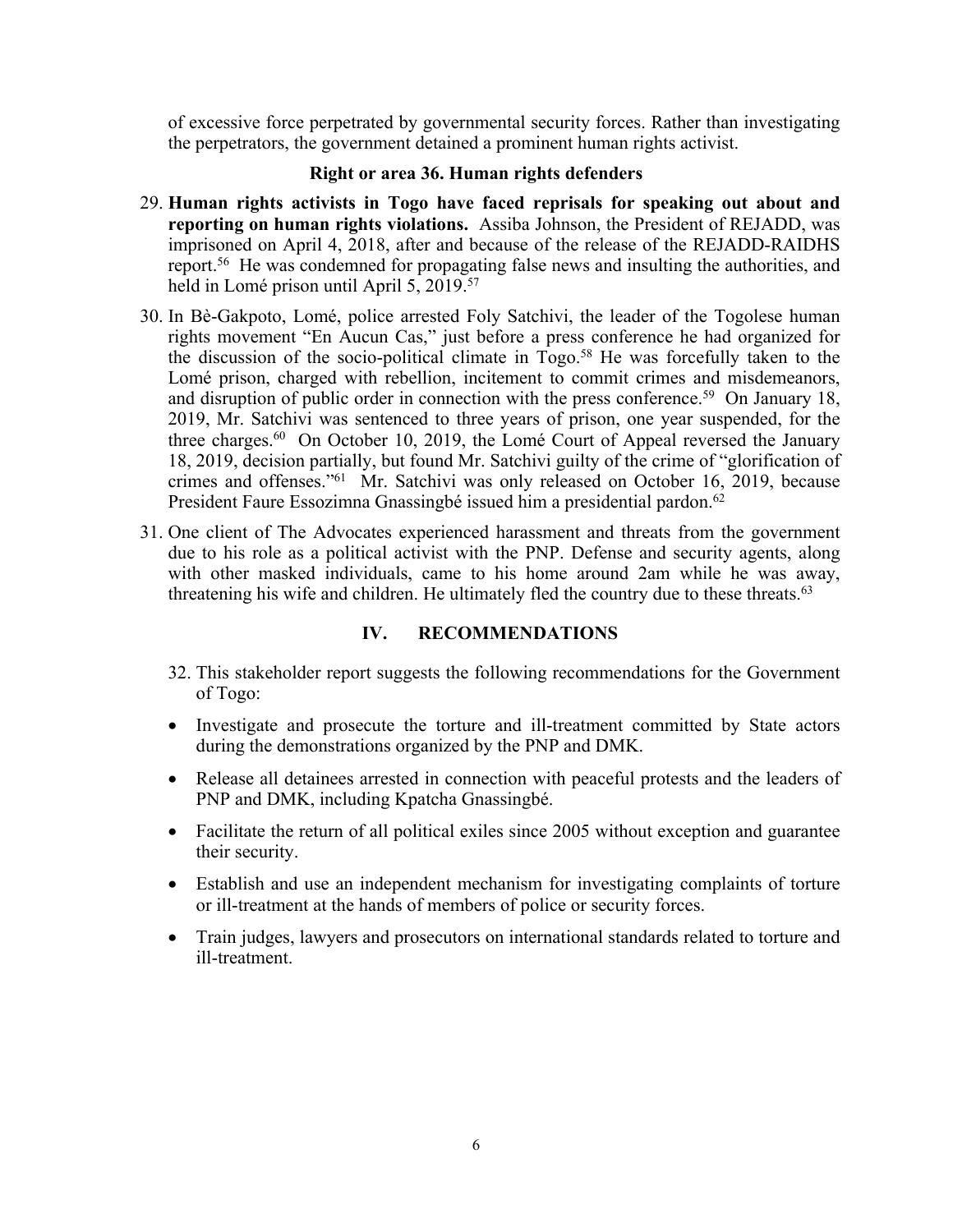- Take immediate action to cease overcrowding, including commuting sentences and releasing persons in pretrial detention without charges.
- $\bullet$ Ensure detainees can have the lawfulness of their detention timely adjudicated.
- 0 Ensure adequate hygiene and access to medical treatment for detained persons.
- $\bullet$  End the practice of using preemptive arrest and detention to deter freedom of opinion, expression and assembly, including participation in opposition demonstrations.
- $\bullet$  Train all judicial officers on proper administration of the law protecting freedom of assembly and freedom of expression and opinion and on the role of human rights defenders.
- Empower grassroots communities to engage in promotion and protection of their human rights, consistent with international human rights standards and referencing local customs such as traditional conflict managemen<sup>t</sup> roles for local authorities and community leaders.
- Integrate human rights education into all levels of formal education.

<sup>1</sup> Human Rights Council, *Report of the Working Group on the Universal Periodic Review: Togo*, (December 30, 2016), U.N. Doc. A/HRC/34/4. ¶128.21 Institute <sup>a</sup> national action plan on the prevention of torture and allocate sufficient resources for its implementation (Serbia); ¶128.67 Bring its legal definition of torture into line with the Convention against Torture and Other, Cruel, Inhuman or Degrading Treatment or Punishment (Australia); ¶128.69 Align its Penal Code with international norms with <sup>a</sup> view to integrating judicial guarantees against torture, such as the right to <sup>a</sup> lawyer in all phases of <sup>a</sup> criminal procedure, including in police detention (Serbia); ¶129.5 Domesticate the Convention against Torture and Other Cruel, Inhuman or Degrading Treatment or Punishment (Kenya); ¶129.19 Promulgate and implement as soon as possible the law amending the definition of torture and ensure that it is used to investigate complaints of torture and ill-treatment (Mexico); ¶128.83 Ensure that allegations of arbitrary arrest, detention and torture are investigated promptly and thoroughly with suspected perpetrators brought to justice (United Kingdom of Great Britain and Northern Ireland). ¶128.84 Carry out immediate, impartial and exhaustive investigations into all allegations of torture, ill-treatment and other human rights violations, in particular in detention centres, as recommended previously, and prosecute those responsible (Netherlands). Also available online at <https://documents-dds-ny.un.org/doc/UNDOC/GEN/G16/444/22/PDF/G1644422.pdf?OpenElement.>

<sup>2</sup> Human Rights Council, *Report of the Working Group on the Universal Periodic Review: Togo*, (March 1, 2017), Also available online at [https://documents-dds](https://documents-dds-ny.un.org/doc/UNDOC/GEN/G17/049/28/PDF/G1704928.pdf?OpenElement)[ny.un.org/doc/UNDOC/GEN/G17/049/28/PDF/G1704928.pdf?OpenElement](https://documents-dds-ny.un.org/doc/UNDOC/GEN/G17/049/28/PDF/G1704928.pdf?OpenElement).

<sup>3</sup> Human Rights Council, *Report of the Working Group on the Universal Periodic Review: Togo*, (December 30, 2016), U.N. Doc. A/HRC/34/4. ¶128.68 Address the arbitrary and excessive use of force by law enforcement agencies, in particular the military, by providing effective human rights-sensitive training and additional resources, and setting up accountability mechanisms (Netherlands); ¶128.97 Ensure the right to unrestricted peaceful assembly, avoid arbitrary detention and the excessive use of force during those assemblies (Uruguay); ¶128.82 Provide prompt, thorough and impartial investigations into all allegations of excessive use of force by the armed forces and submit to <sup>a</sup> fair trial anyone suspected of being responsible (Belgium). Also available online at [https://documents](https://documents-dds-ny.un.org/doc/UNDOC/GEN/G16/444/22/PDF/G1644422.pdf?OpenElement)[dds-ny.un.org/doc/UNDOC/GEN/G16/444/22/PDF/G1644422.pdf?OpenElement](https://documents-dds-ny.un.org/doc/UNDOC/GEN/G16/444/22/PDF/G1644422.pdf?OpenElement).

<sup>4</sup> Human Rights Council, *Report of the Working Group on the Universal Periodic Review: Togo*, (March 1, 2017), U.N. Doc. A/HRC/34/4/Add.1. Also available online at [https://documents-dds](https://documents-dds-ny.un.org/doc/UNDOC/GEN/G17/049/28/PDF/G1704928.pdf?OpenElement)[ny.un.org/doc/UNDOC/GEN/G17/049/28/PDF/G1704928.pdf?OpenElement](https://documents-dds-ny.un.org/doc/UNDOC/GEN/G17/049/28/PDF/G1704928.pdf?OpenElement).

<sup>5</sup> Human Rights Council, *Report of the Working Group on the Universal Periodic Review: Togo*, (December 30, 2016), U.N. Doc. A/HRC/34/4. ¶128.65 Separate children in conflict with the law from adults in police and detention facilities and place them in <sup>a</sup> child-sensitive environment (Zambia) ¶128.70 Address the growing problem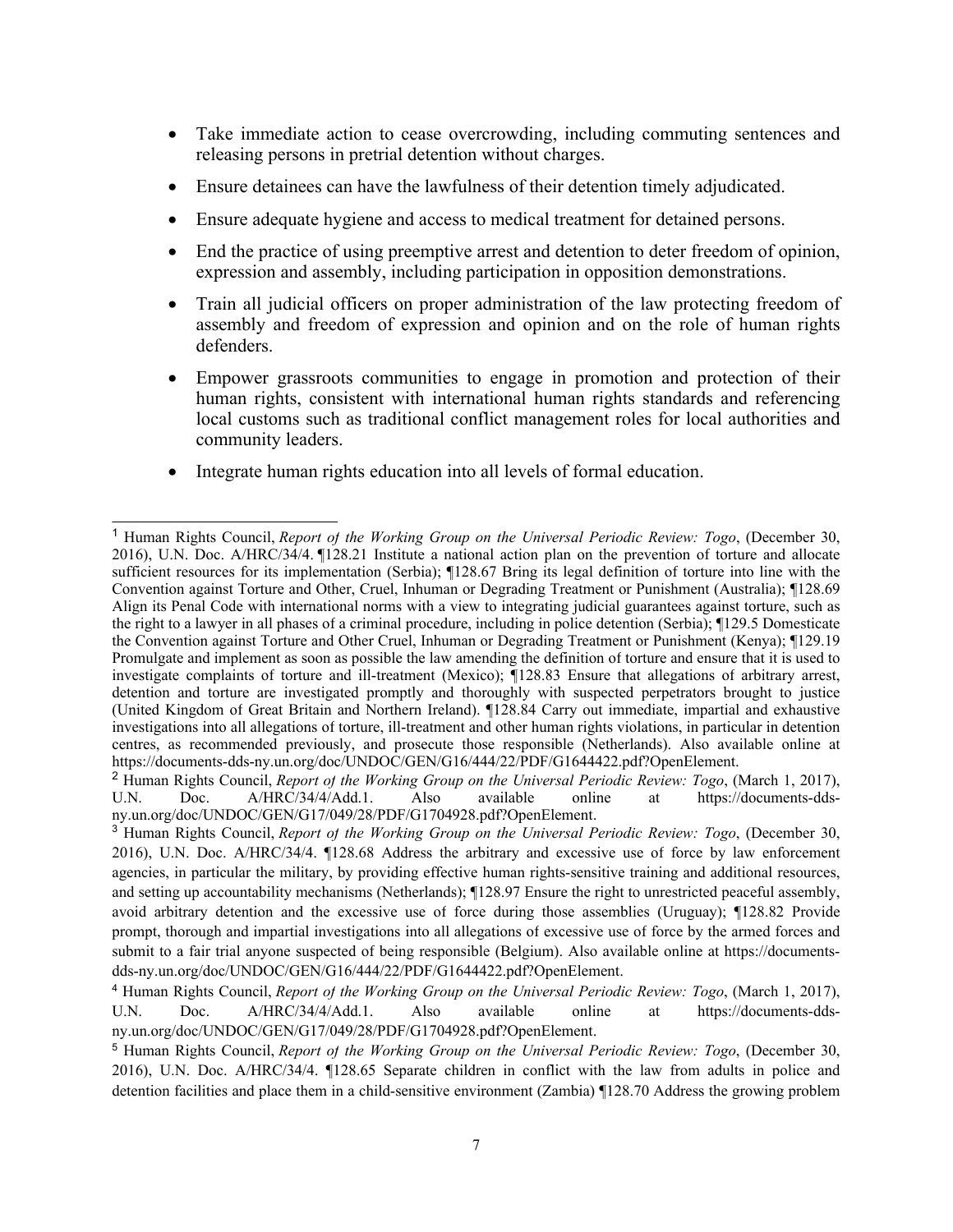of pretrial detentions and prison conditions (United States of America) ¶128.72 Continue to take steps to improve conditions in prison settings and make them consistent with international standards (Angola) ¶128.73 Ensure that decent sanitary conditions are provided to detainees (Djibouti) ¶128.74 Improve prison conditions in all detention centres by developing and implementing <sup>a</sup> strategy to end the current overcrowding in prisons, as accepted in the 2011 review by, inter alia, restricting the use of pretrial detention, developing alternative forms of punishment, as well as ensuring access to sufficient food and drinkable water, adequate sanitary facilities and medical treatment (Germany) ¶128.75 Improve detention conditions in conformity with the United Nations Standard Minimum Rules for the Treatment of Prisoners and the United Nations Rules for the Treatment of Women Prisoners and Noncustodial Measures for Women Offenders (Switzerland) ¶128.76 Take verifiable measures to improve prison conditions (Spain) ¶128.77 Step up efforts for the improvement of the justice as well as the penitentiary system (Greece) ¶128.78 Develop <sup>a</sup> strategy to reduce prison overcrowding and improve conditions in line with the United Nations Standard Minimum Rules for the Treatment of Prisoners (Kenya) ¶128.92 Pursue reforming the judicial system to strengthen its effectiveness, particularly by improving access to justice and detention conditions (France). Also available online at [https://documents-dds](https://documents-dds-ny.un.org/doc/UNDOC/GEN/G16/444/22/PDF/G1644422.pdf?OpenElement)[ny.un.org/doc/UNDOC/GEN/G16/444/22/PDF/G1644422.pdf?OpenElement](https://documents-dds-ny.un.org/doc/UNDOC/GEN/G16/444/22/PDF/G1644422.pdf?OpenElement).

<sup>6</sup> Human Rights Council, *Report of the Working Group on the Universal Periodic Review: Togo*, (March 1, 2017), U.N. Doc. A/HRC/34/4/Add.1. Also available online at [https://documents-dds](https://documents-dds-ny.un.org/doc/UNDOC/GEN/G17/049/28/PDF/G1704928.pdf?OpenElement)[ny.un.org/doc/UNDOC/GEN/G17/049/28/PDF/G1704928.pdf?OpenElement](https://documents-dds-ny.un.org/doc/UNDOC/GEN/G17/049/28/PDF/G1704928.pdf?OpenElement).

<sup>7</sup> Human Rights Council, *Report of the Working Group on the Universal Periodic Review: Togo*, (December 30, 2016), U.N. Doc. A/HRC/34/4. ¶128.71 Facilitate the adoption of the new Code of Criminal Procedure that includes the notification of charges, the right to be assisted by counsel, compulsory medical examination and notification of family members, with <sup>a</sup> view to strengthening the rights of those in police custody (Republic of Korea) ¶128.85 Improve access to justice for women through legal aid and ensure that women human rights defenders can work safely and are not hindered in their activities (Liechtenstein) ¶128.96 Strengthen the rule of law by depoliticizing the judiciary and law enforcement and strengthening investigations into corruption and human rights violations and abuses (United States of America). Also available online at

<https://documents-dds-ny.un.org/doc/UNDOC/GEN/G16/444/22/PDF/G1644422.pdf?OpenElement>.

<sup>8</sup> Human Rights Council, *Report of the Working Group on the Universal Periodic Review: Togo*, (March 1, 2017), U.N. Doc. A/HRC/34/4/Add.1. Also available online at

<https://documents-dds-ny.un.org/doc/UNDOC/GEN/G17/049/28/PDF/G1704928.pdf?OpenElement>.

<sup>9</sup> Human Rights Council, *Report of the Working Group on the Universal Periodic Review: Togo*, (December 30, 2016), U.N. Doc. A/HRC/34/4. ¶128.98 Ensure the protection of freedom of expression and of assembly in law and in practice, especially with regard to political participation and the safety of journalists (Brazil) ¶129.22 Take steps to protect freedom of expression and opinion, as provided for in the International Covenant on Civil and Political Rights (Australia) ¶129.23 Promote the laws on freedom of the press and of expression (Lebanon) ¶129.25 Reform the laws that hamper the exercise of freedom of expression to ensure that they are in line with international human rights norms (Uruguay). Also available online at

<https://documents-dds-ny.un.org/doc/UNDOC/GEN/G16/444/22/PDF/G1644422.pdf?OpenElement>.

<sup>10</sup> Human Rights Council, *Report of the Working Group on the Universal Periodic Review: Togo*, (March 1, 2017), U.N. Doc. A/HRC/34/4/Add.1. Also available online at

<https://documents-dds-ny.un.org/doc/UNDOC/GEN/G17/049/28/PDF/G1704928.pdf?OpenElement>.

11 TOGOLESE CONSTITUTION art. 15.

Also available online at https://www.constituteproject.org/constitution/Togo\_2007.pdf?lang=en. 12 TOGOLESE CONSTITUTION art. 16.

Also available online at https://www.constituteproject.org/constitution/Togo\_2007.pdf?lang=en. 13 TOGOLESE CONSTITUTION art. 21.

Also available online at https://www.constituteproject.org/constitution/Togo\_2007.pdf?lang=en. 14 TOGOLESE CONSTITUTION art. 25.

Also available online at https://www.constituteproject.org/constitution/Togo\_2007.pdf?lang=en.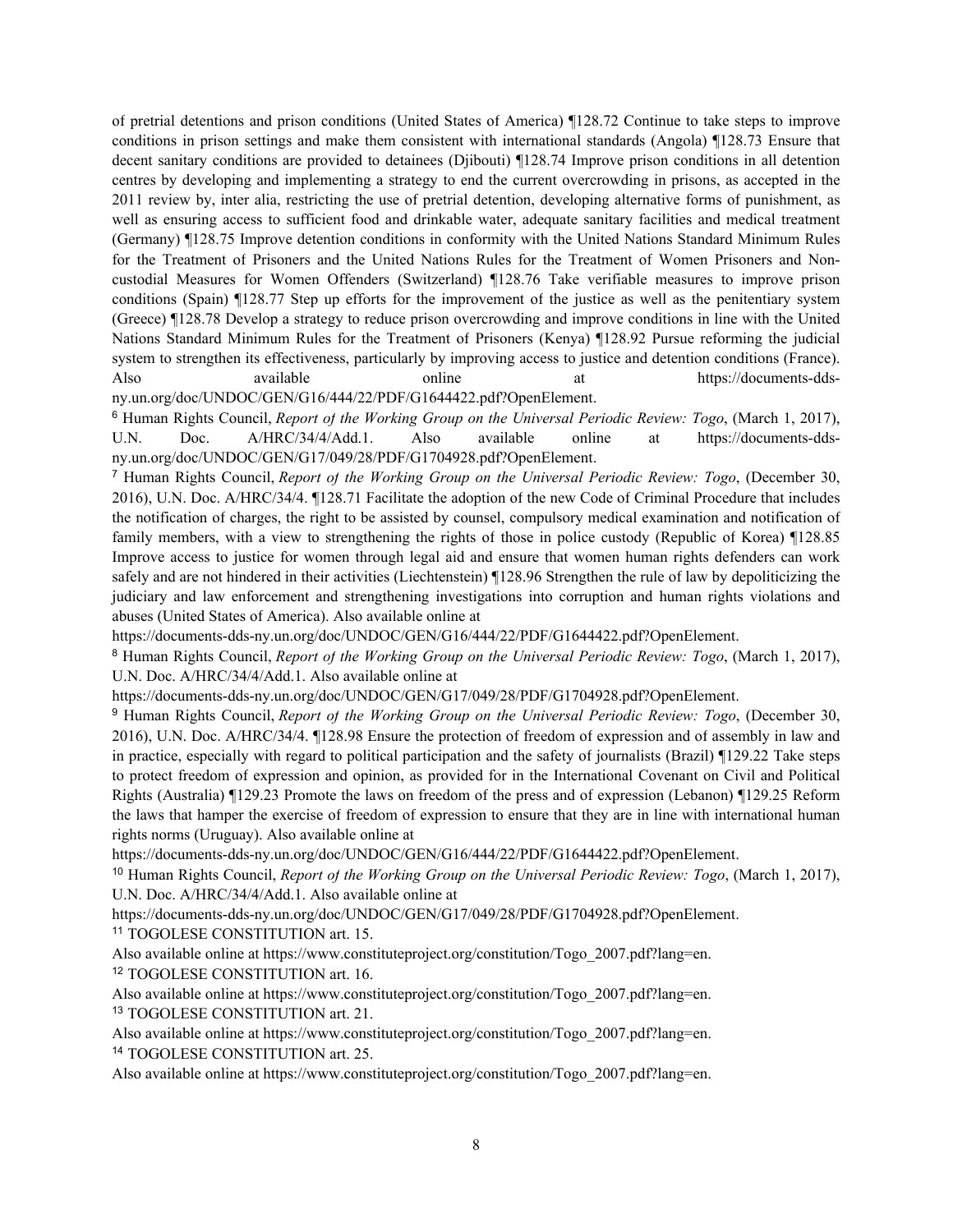<sup>15</sup> Amnesty International, *Shadow Report to the African Commission on Human and People'<sup>s</sup> Rights,* (London:

Amnesty International Publications, October 2018). 6.

<sup>17</sup> Office of the High Commissioner for Human Rights, "Human Rights Committee Raises Concerns about Torture, Transitional Justice and Sexual Minorities in Dialogue with Togo," accessed July 14, 2021, https://www.ohchr.org/EN/NewsEvents/Pages/DisplayNews.aspx?NewsID=27250&LangID=E.

<sup>18</sup> Office of the High Commissioner for Human Rights, "Togo Homepage," accessed July 14, 2021, https://www.ohchr.org/EN/Countries/AfricaRegion/Pages/TGIndex.aspx.

19 Ligue Togolaise des Droits de l'Homme, *La Terreur contre le Peuple,* (April 2019), 10. On file with authors. (hereinafter referred to as « *La Terreur contre le Peuple »*).

20 *La Terreur contre le Peuple,* 12, 30.

21 *La Terreur contre le Peuple,* 11.

22 *La Terreur contre le Peuple,* 10.

<sup>23</sup> Regroupement des Jeunes Africains pour la Démocratie et le Développement, Réseau Africain pour les Initiatives de Droits de l'Homme et de Solidarité, *Plus de 100 morts*, (Togo : January 31, 2018), 29. On file with authors. (hereinafter referred to as « *Plus de 100 morts »*).

24 *Plus de 100 morts*, 29.

- 25 *Plus de 100 morts*, 29.
- 26 *Plus de 100 morts*, 29.
- 27 *Plus de 100 morts*, 29.
- 28 *Plus de 100 morts*, 29.
- 29 *La Terreur contre le Peuple.*

30 *La Terreur contre le Peuple*, 18.

- 31 *La Terreur contre le Peuple*, 18.
- 32 *La Terreur contre le Peuple*, 24, 34.
- 33 *La Terreur contre le Peuple*, 34.
- 34 *Plus de 100 morts*, 32.

35 Front Line Defenders, *Continued Detention of Human Rights Defender and Youth Leader Foly Satchivi* (August 30, 2018). Also available online at

[https://www.frontlinedefenders.org/en/case/continued-detention-human-rights-defender-and-youth-leader-foly-](https://www.frontlinedefenders.org/en/case/continued-detention-human-rights-defender-and-youth-leader-foly-satchivi,)

[satchivi,](https://www.frontlinedefenders.org/en/case/continued-detention-human-rights-defender-and-youth-leader-foly-satchivi,) (accessed January 30, 2020), (hereinafter referred to as "*Continued Detention"*).

36 *La Terreur contre le Peuple*, 25.

- 37 *Plus de 100 morts*, 31-32.
- 38 *Plus de 100 morts*, 32.
- 39 *Plus de 100 morts*, 31.
- 40 *Plus de 100 morts*, 31.
- 41 *La Terreur contre le Peuple*, 34.
- 42 *La Terreur contre le Peuple*, 34.
- <sup>43</sup> Correspondence with NGO representative (July 13, 2021).
- 44 *Plus de 100 morts.*
- 45 *Plus de 100 morts*, 30, 142-149.
- 46 *La Terreur contre le Peuple*, 18-22.
- 47 *La Terreur contre le Peuple*, 24, 34.
- 48 *La Terreur contre le Peuple,* 24, 34.
- 49 *La Terreur contre le Peuple,* 19.

Also available online at https://www.amnesty.org/download/Documents/AFR5782022018ENGLISH.pdf.

<sup>16</sup> Human Rights Council, *National Report submitted in accordance with paragraph <sup>5</sup> of the annex to Human Rights Council resolution 16/21: Togo*, (August 17, 2016), U.N. Doc. A/HRC/WG.6/26/TGO/1, ¶47. Also available online at https://documents-dds-ny.un.org/doc/UNDOC/GEN/G16/182/57/PDF/G1618257.pdf?OpenElement.